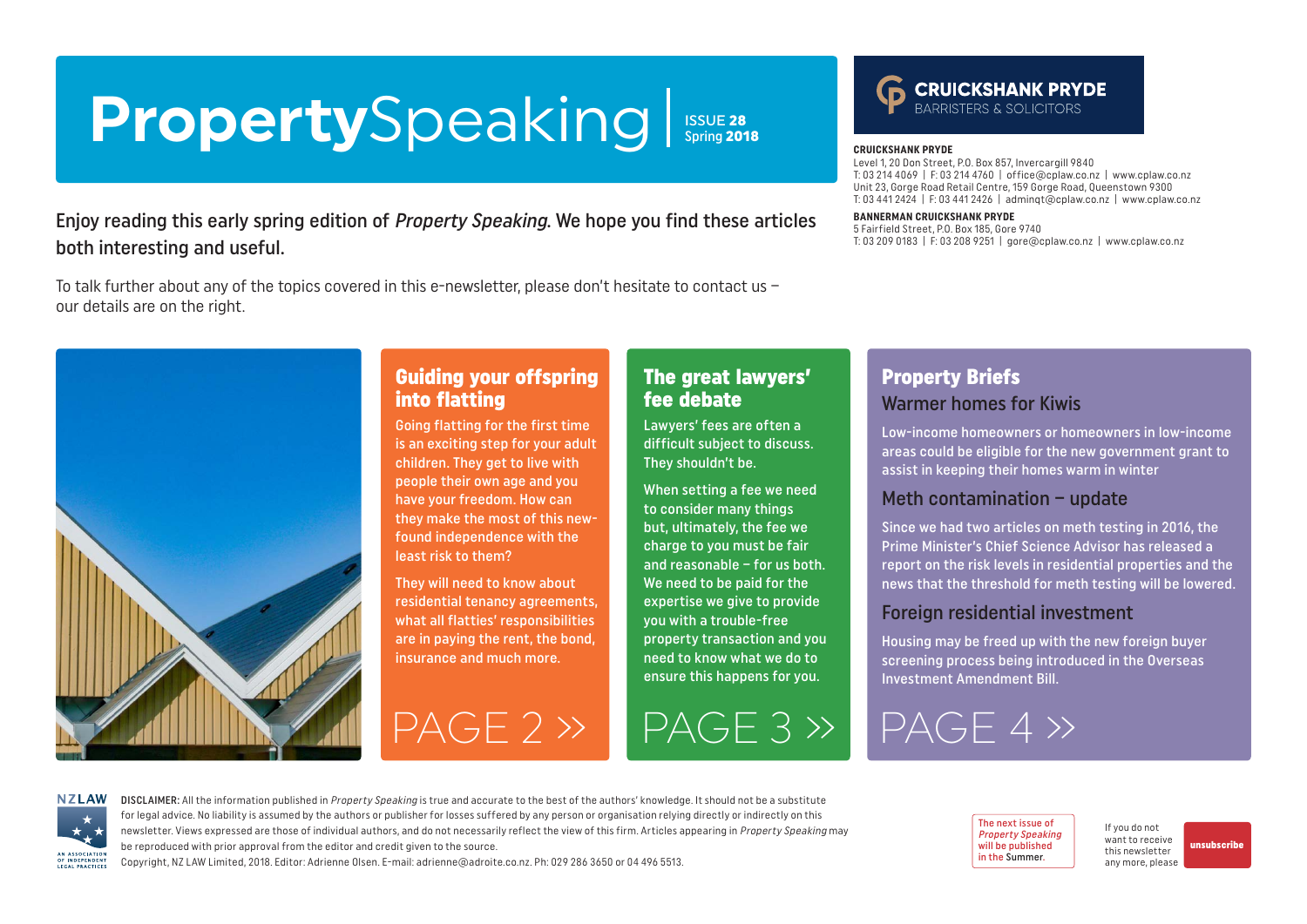#### <span id="page-1-0"></span>**Property**Speaking Structure of the second control of the second control of the second control of the second control of the second control of the second control of the second control of the second control of the second con Spring 2018



# Guiding your offspring into flatting

Going flatting for the first time is an exciting step for your adult children. They get to live with people their own age and you have your freedom. How can they make the most of this new-found independence with the least risk to them?

#### Residential tenancy agreements

Flat leases are really 'residential tenancy agreements'. Agreements should be in writing, however, an unwritten agreement can sometimes be enforced. A written agreement makes the obligations clear for both a tenant and their landlord. Your child and their flatmates should talk with their landlord about what the agreement contains. You should remind them to read the agreement through before it's signed – no one wants nasty surprises.

Residential tenancies can be for a fixed term or 'periodic'. Fixed term means that the tenant rents the property for a fixed time such as 12 months. This means rent must be paid for the full term, even if the flatties go home for the university holidays.

A periodic agreement runs until either the landlord or tenant decides to end it. The

tenancy ends when the landlord or tenant gives notice in writing to the other. A tenant must give three weeks' notice in writing and a landlord must give 90 days. The landlord's notice period can be reduced to six weeks if they sell the house and their purchaser wants the tenants out, or if they need the house for their own family.

# Joint and several liability

A group of people renting together are all tenants. Tenants are usually 'jointly and severally liable'. 'Several' means that each tenant is responsible for all of the obligations under the lease. 'Joint' means the group as a whole is also responsible. So if one flatmate (or their visitor) damages the property, all the flatties may be asked to pay for the damage.

It's a similar scenario for rent. It can be a surprise to tenants that they may have to chip in to pay each other's rent if one flatmate doesn't pay. It pays to be careful choosing flatmates as they all need to care for the property and pay their rent on time.

Sometimes parents are asked to guarantee their child's lease. Watch for this – you may be guaranteeing all the tenants and any damage to the property.



#### Getting started with flatting

The first step for flatties is choose a flat and talk to the landlord. You must all agree who the tenants are, how long you will stay, the rent, the bond, and whether smoking or pets are allowed, and if any furniture is included. Before moving in, the agreement must be signed.

Do carry out an inspection of the property before you move in. Do this with the landlord, and record (video on your mobile works well) the state of the property. This is how the house should look when you leave.

#### Bond

The landlord must pay the bond to Tenancy Services. Tenancy Services will return the bond to the tenants once they and the landlord both notify Tenancy Services that the lease has ended and there is no damage to the property or unpaid rent. A bond is usually two to four weeks' rent.

#### **Insurance**

Only the landlord can insure the house. Each flatmate should have contents insurance, even if they don't own much. Do consider personal liability insurance. This can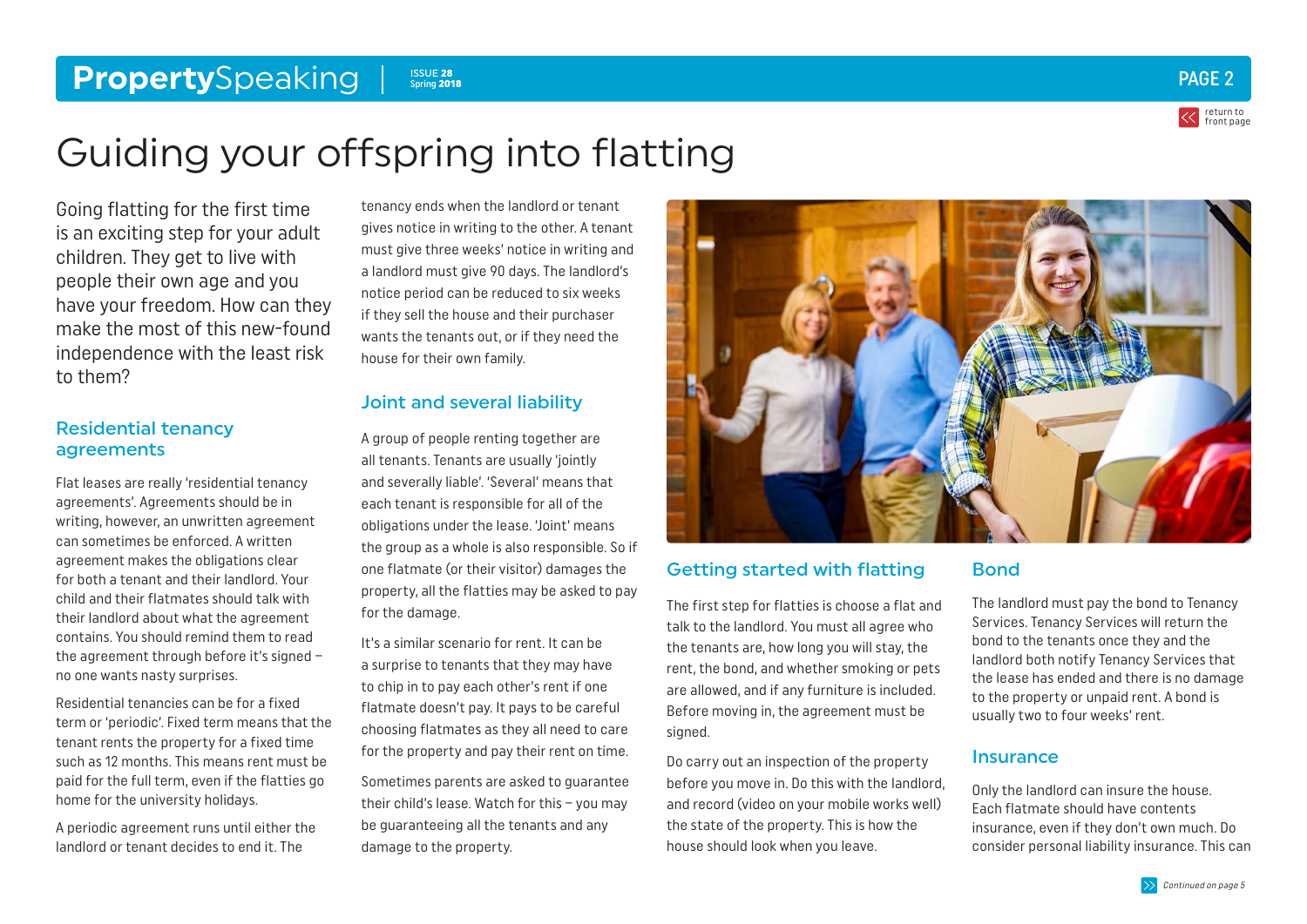#### <span id="page-2-0"></span>**Property**Speaking Issue 28 Spring 2018





# The great lawyers' fee debate

Lawyers' fees are often a difficult subject to discuss. They shouldn't be.

When setting a fee we need to consider many things but, ultimately, the fee we charge to you must be fair and reasonable – for us both. We need to be paid for the expertise we give to provide you with a trouble-free property transaction and you need to know what we do to ensure this happens for you.

Remember to ask us for a GST-inclusive cost estimate. Our cost estimate will usually have three components:

- 1. Our fee
- 2. The disbursement cost, and
- 3. Office services charge.

#### Fee and value

For you to have a smooth and trouble-free property purchase, we undertake a great deal of behind-the-scenes work for you. There's certainly more to it than a 15-minute meeting where we get your instructions and later on you sign various papers.

We search the title and advise you of the registration of any legal documents registered against the title which may affect the property.

We will review the agreement for sale and purchase for you as well as drafting any specific conditions you want included in the agreement. The wording of these conditions is important and we'll advise you on the most appropriate way to protect yourself through the conditional stage. We will help ensure the conditions are fulfilled by the required date and handle any negotiations or cancellations resulting from those conditions.

Once the contract is unconditional, we will prepare all of the documentation your lender needs to register your mortgage and for Land Information New Zealand (LINZ) to transfer the property to your name.

On settlement day, we will handle all of the funds required to purchase your property and will complete the transaction on your behalf.

#### **Disbursements**

A disbursement is a cost that we incur on your behalf. For example, when purchasing a property, a fee of \$80 must be paid to LINZ to register the transfer document which puts the property into your name. We pay another \$80 on your behalf when we register a mortgage against your new property in favour of your lender. These costs become disbursements on your invoice so we can be reimbursed for the fees we have paid for you.

### Office service fee

In addition to disbursements, sometimes we charge an office services fee. This generally covers IT and software licensing costs, and so on.

At all times in this process, we must act in accordance with your instructions, advise you on the law and the process of the transaction, and keep you up-to-date with information relevant to your purchase. Once your purchase is settled, we send you a formal reporting letter. Unless our fee has been deducted at the time of settlement (which is the more common method), we will also include an invoice for our fees, disbursements and office services, if charged.

If you would like to know more about the cost estimate for your property transaction and the behind-the-scenes work we do, please be in touch with us.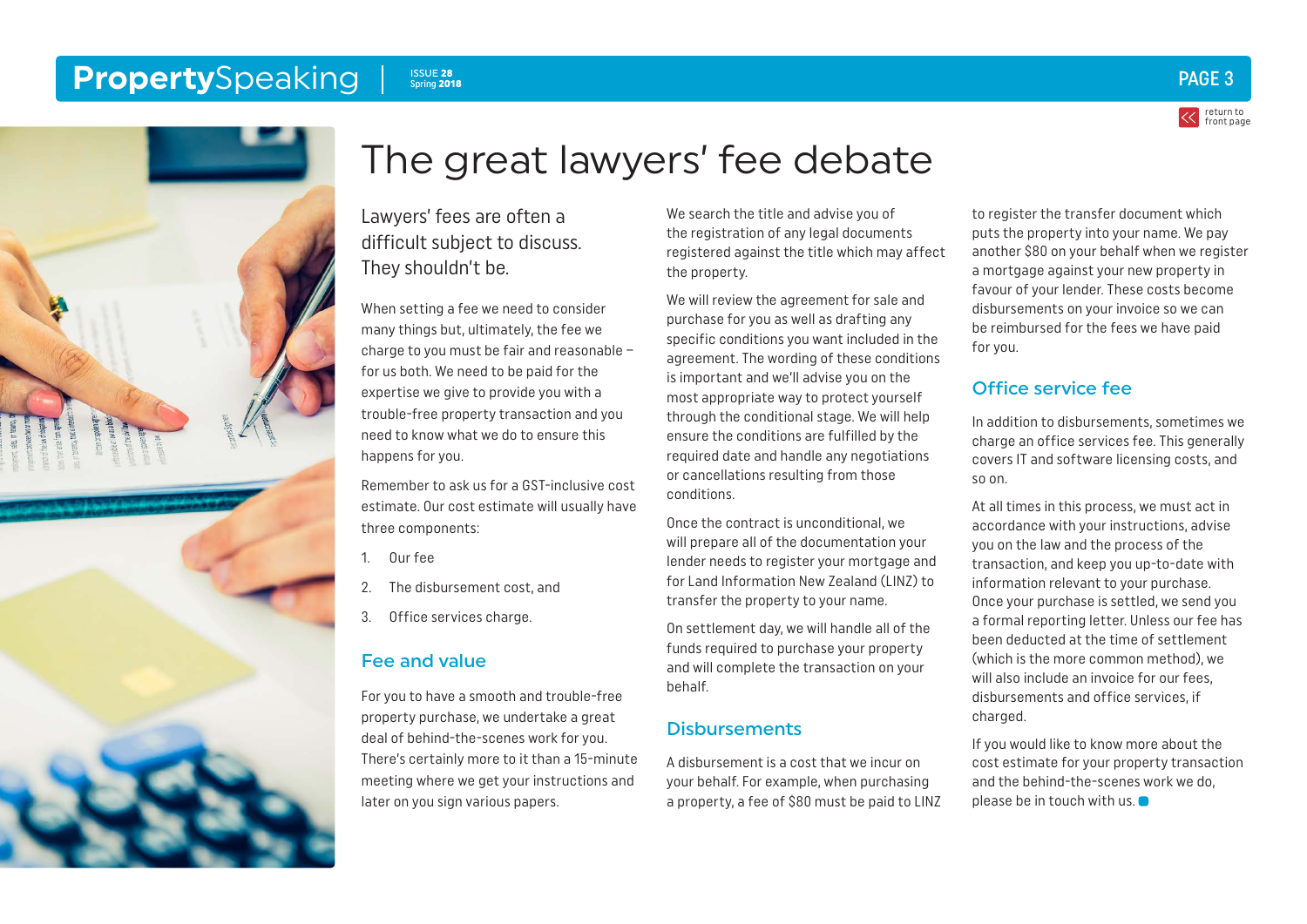#### <span id="page-3-0"></span>**Property**Speaking Issue 28 Spring 2018



return to [front page](#page-0-0)

# Property Briefs



#### Warmer homes for Kiwis

Low-income homeowners or homeowners in low-income areas could be eligible for the new government grant to assist in keeping their homes warm in winter.

On 1 July 2018 the new four-year government programme, Warmer Kiwi Homes, came into effect. Under this initiative the government will cover up to two-thirds of the cost

of underfloor and ceiling insulation or, if you have a concrete floor, ground vapour barriers. Warmer Kiwi Homes only applies to homeowners who have a Community Services Card, however, funding help no longer stretches to landlords.

Warmer Kiwi Homes replaces the previous Warm Up New Zealand initiative that provided grants for 50% of the cost of ceiling

and underfloor insulation for homeowner/ occupiers who had a Community Services Card, or for landlords whose tenants had a Community Services Card.

In addition to Warmer Kiwi Homes, starting in July 2019 another government grant will be made available to cover two-thirds of the cost of installing heating appliances.

To find out if you are eligible for a Warmer Kiwi Home grant, click **[here](https://www.energywise.govt.nz/funding-and-support/funding-for-insulation/)**, or don't hesitate to contact us.

#### Meth contamination – update

We have covered meth testing in Property Speaking's Summer 2016 (no 23) and Winter 2016 (no 22) editions. However, since the release of the Gluckman report, it looks as though the threshold for meth testing in properties will be lowered.

The Prime Minister's Chief Science Advisor, Professor Sir Peter Gluckman, released a report in May 2018 on Methamphetamine contamination in residential properties in New Zealand, risk levels, and interpretation of standards.

The report highlights a distinction between the use and the manufacture of the drug, and the differing levels of contamination of each. New Zealand legislation currently targets meth use with the current regulation in New Zealand being a clean-up level of

1.5  $\mu$ g/100 cm $^2$ , whereas a meth lab will generally have a reading of 30  $\mu$ g/100 cm $^2$  or more. The report suggests the precautionary approach would be to use a much higher testing level to identify areas contaminated from very high levels of [meth] smoking, which might justify cleaning for reassurance purposes. This would still ensure public safety and reduce a significant burden on property owners.

As a result of Sir Peter's report, the government intends to review the current legislation around meth contamination and testing requirements later this year. The report calls for change in the current testing regime threshold to 15 µg/100 cm2 which the report suggests is highly unlikely to cause adverse effects where people are exposed to residual meth.

If you would like to know how the report may affect your property, please don't hesitate to be in touch.

#### Foreign residential investment

Housing may be freed up with the new foreign buyer screening process being introduced in the Overseas Investment Amendment Bill.

The Bill is currently before the Committee of the whole House; following this, it will return to the House for its final